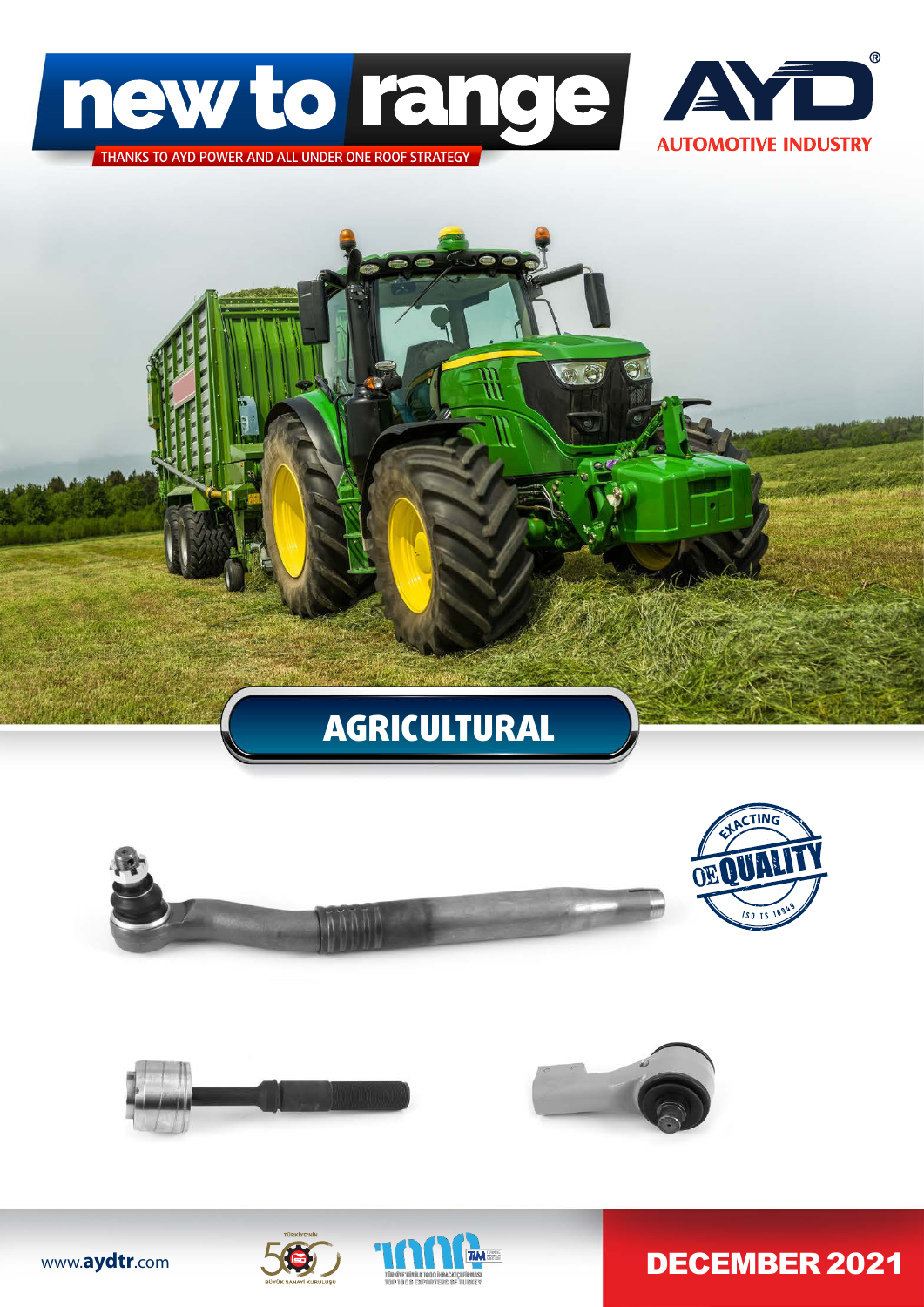

#### **AGRICULTURAL**

#### **INDEX**

#### **DECEMBER 2021**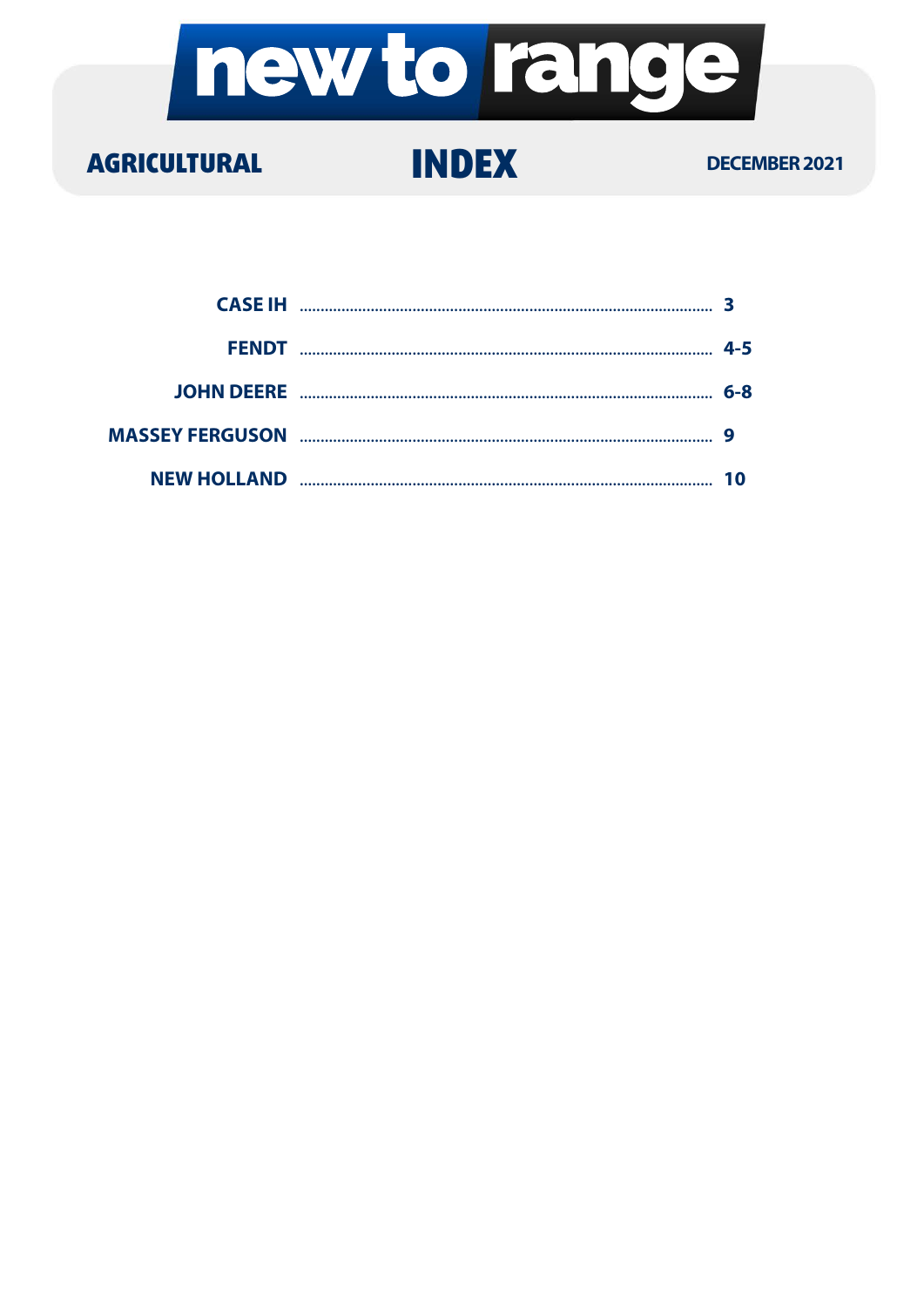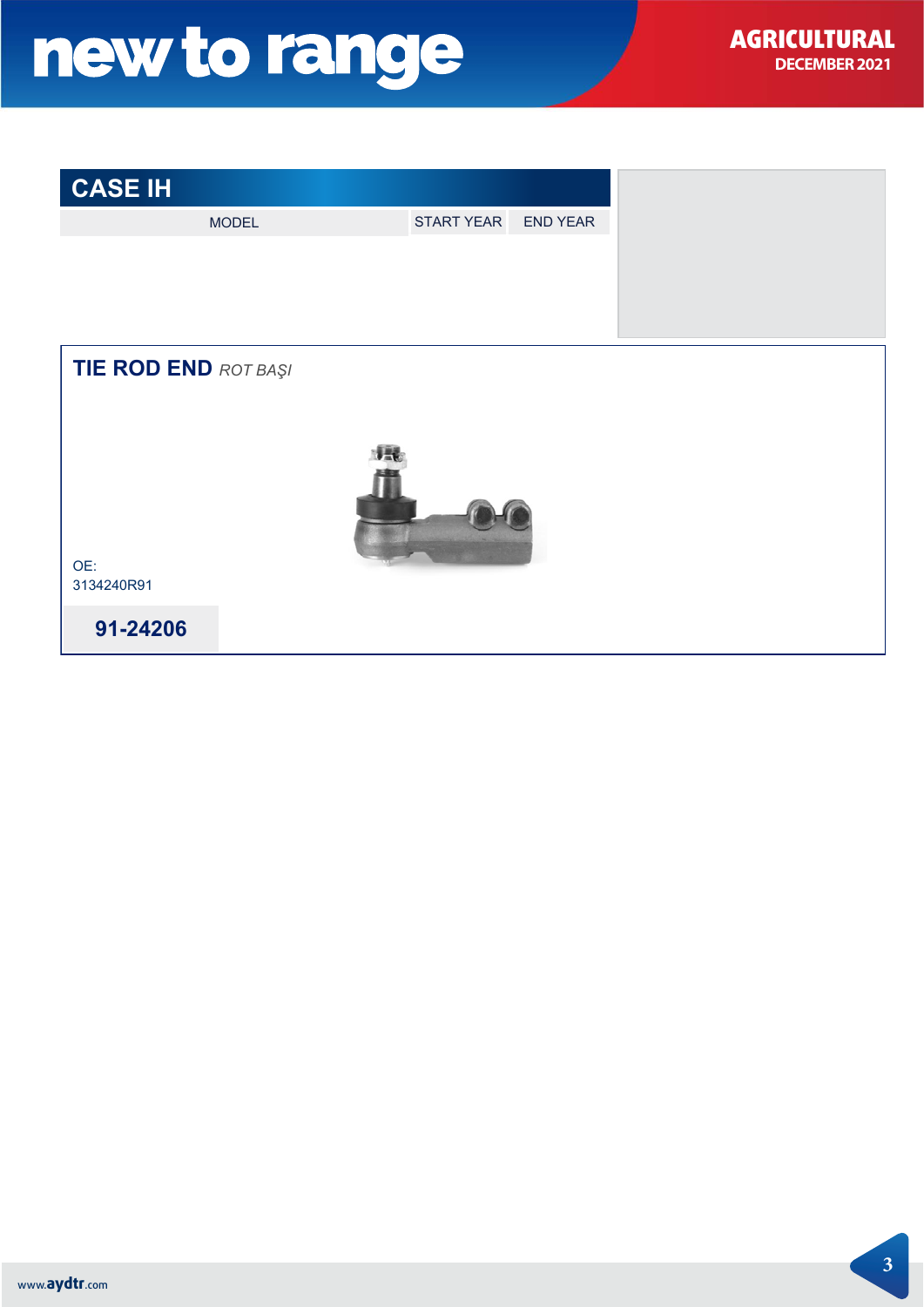| <b>FENDT</b>                |                   |                 |  |
|-----------------------------|-------------------|-----------------|--|
| <b>MODEL</b>                | <b>START YEAR</b> | <b>END YEAR</b> |  |
| Farmer                      | 1958/01           |                 |  |
| GT                          | 1957/01           |                 |  |
|                             |                   |                 |  |
| <b>TIE ROD END ROT BAŞI</b> |                   |                 |  |
|                             |                   |                 |  |
|                             |                   |                 |  |



OE: F380306100020

91-24231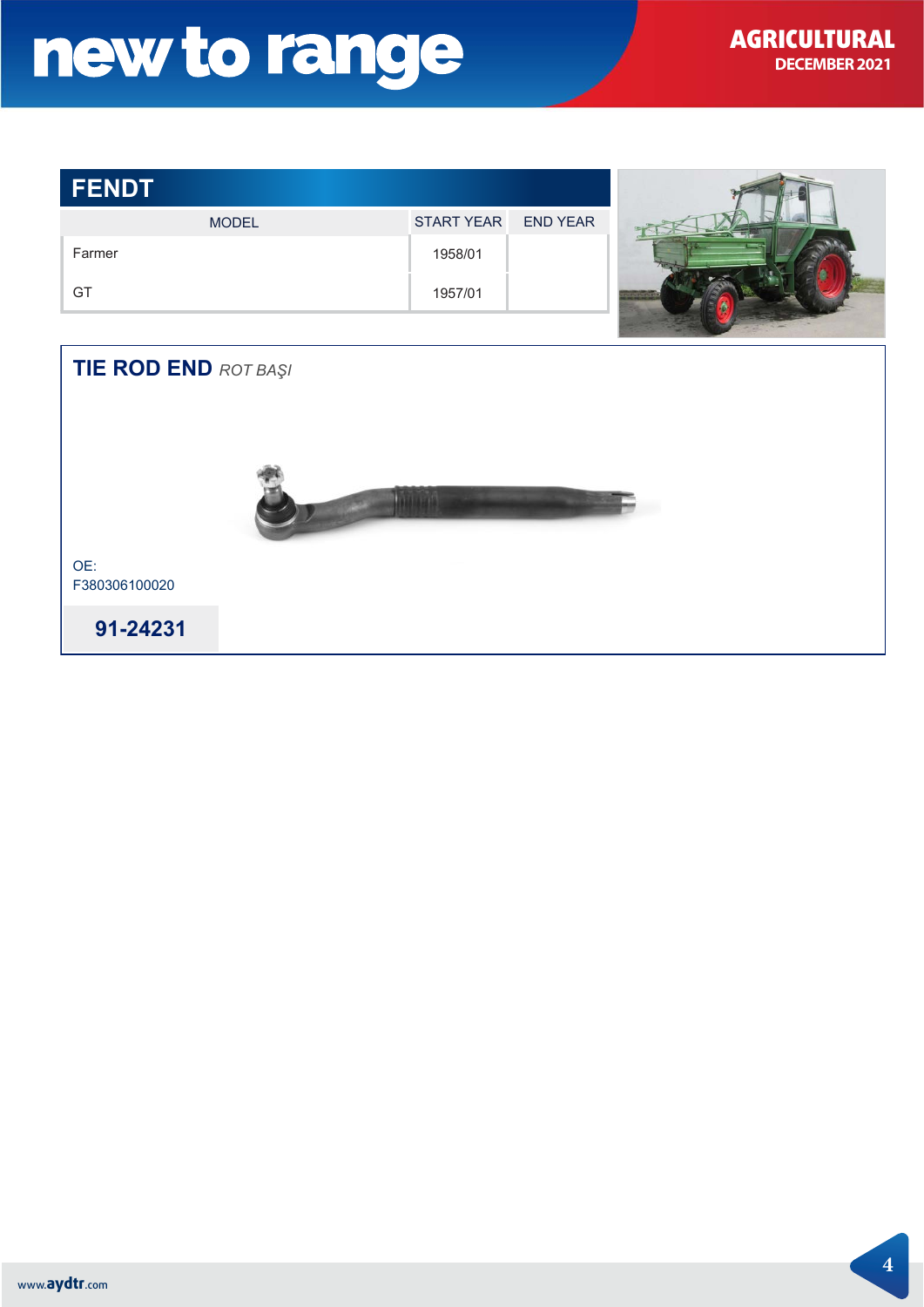| <b>FENDT</b>                |                   |                 |  |
|-----------------------------|-------------------|-----------------|--|
| <b>MODEL</b>                | <b>START YEAR</b> | <b>END YEAR</b> |  |
| Farmer                      | 1958/01           |                 |  |
| GT                          | 1957/01           |                 |  |
|                             |                   |                 |  |
| <b>TIE ROD END ROT BAŞI</b> |                   |                 |  |
|                             |                   |                 |  |
|                             |                   |                 |  |
|                             |                   |                 |  |
|                             |                   |                 |  |
|                             |                   |                 |  |
| OE:<br>F380306100030        |                   |                 |  |

91-24235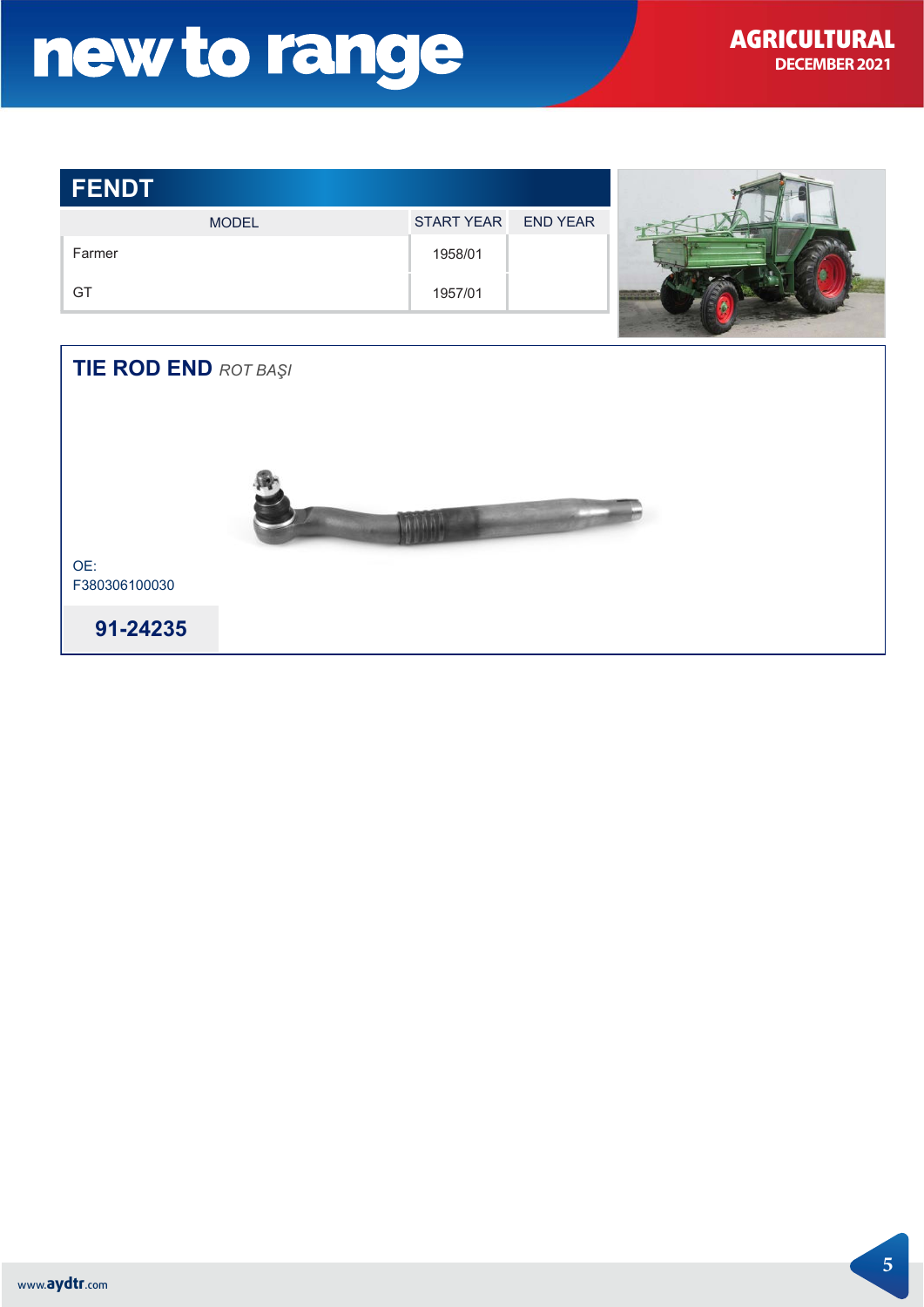#### Series 8 2011/11 **JOHN DEERE** OE: RE565194 RE565194-JD MODEL START YEAR END YEAR **95-24204 AXIAL JOINT ROT MILI**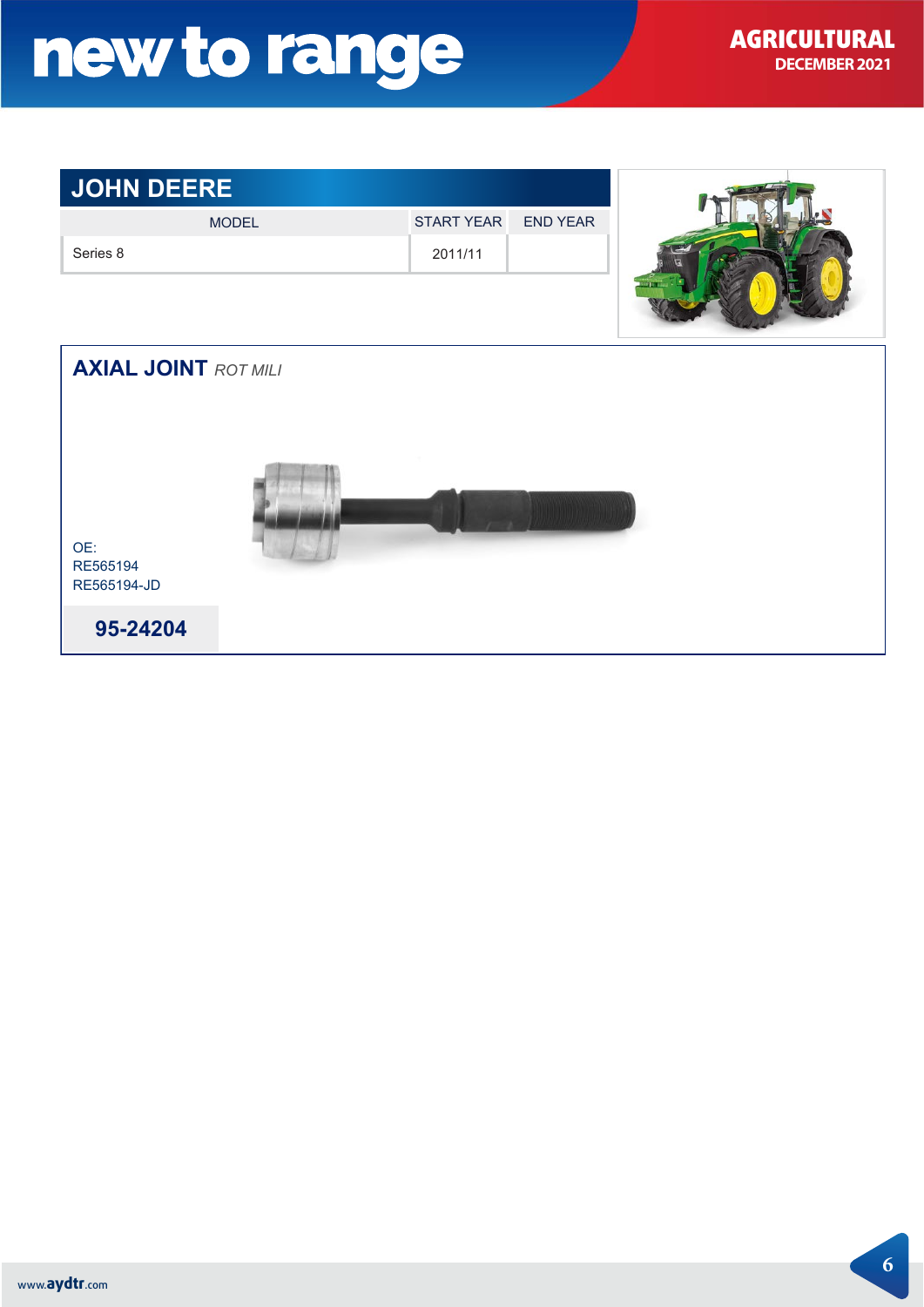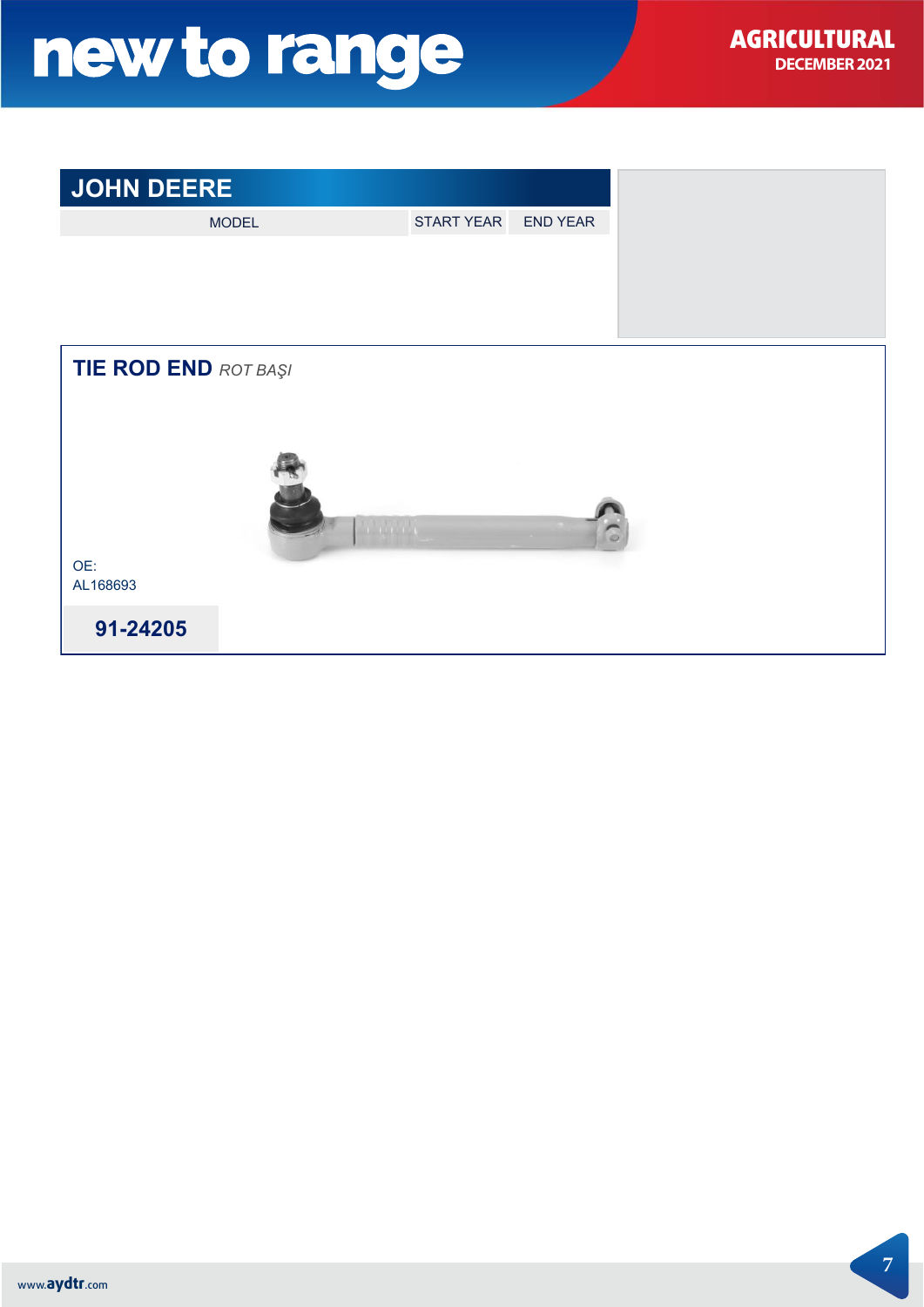#### **JOHN DEERE**

| <b>JOHN DEERE</b>           |              |                   |                 |  |
|-----------------------------|--------------|-------------------|-----------------|--|
|                             | <b>MODEL</b> | <b>START YEAR</b> | <b>END YEAR</b> |  |
| Series 8                    |              | 2011/11           |                 |  |
|                             |              |                   |                 |  |
| <b>TIE ROD END ROT BAŞI</b> |              |                   |                 |  |
|                             |              |                   |                 |  |
| OE:<br>RE216822             |              |                   |                 |  |
| 91-24281                    |              |                   |                 |  |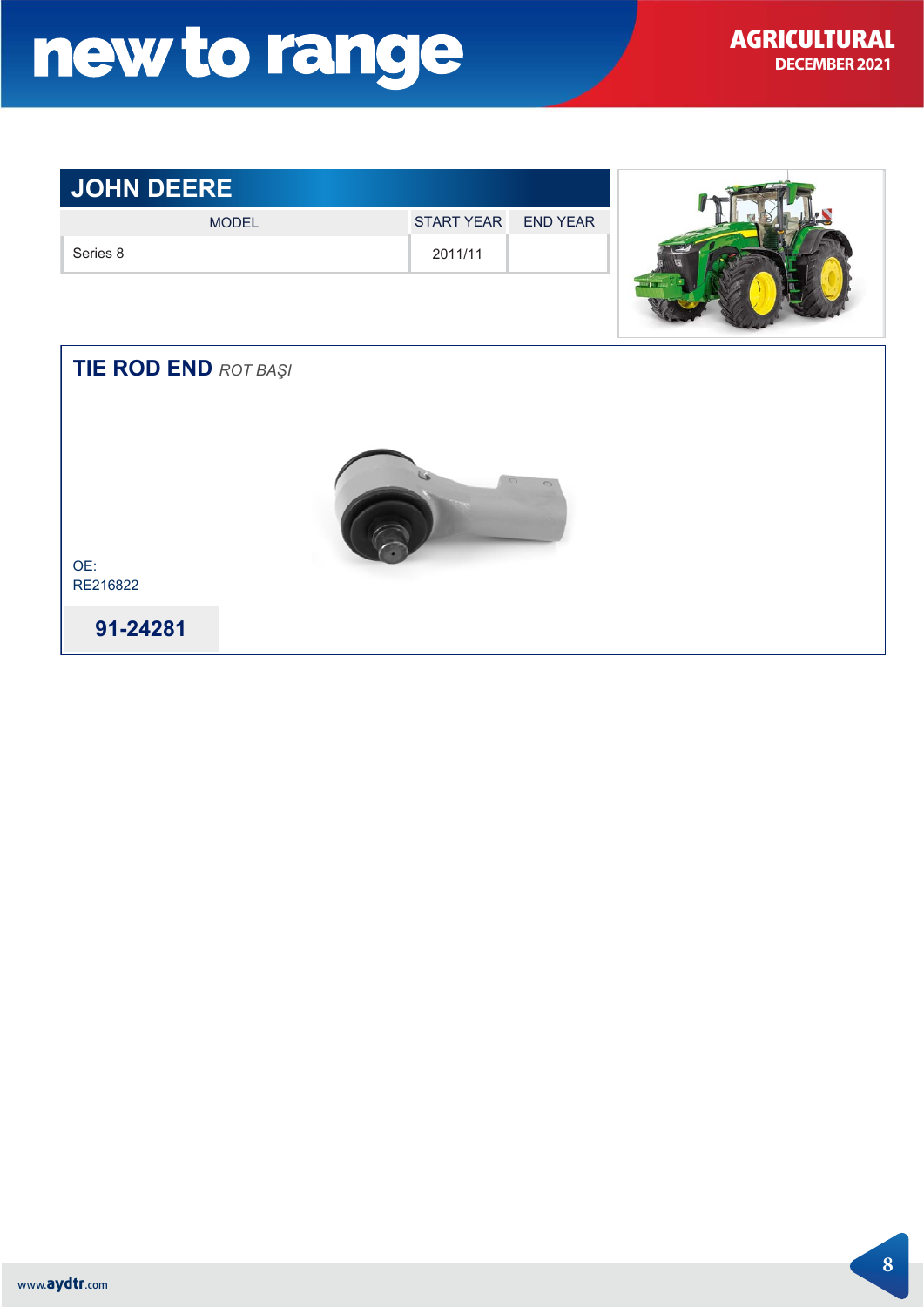#### **MASSEY FERGUSON** MODEL START YEAR END YEAR MF 5400 2004/01 **AXIAL JOINT ROT MILI** OE: 3426312M1 **95-24146**